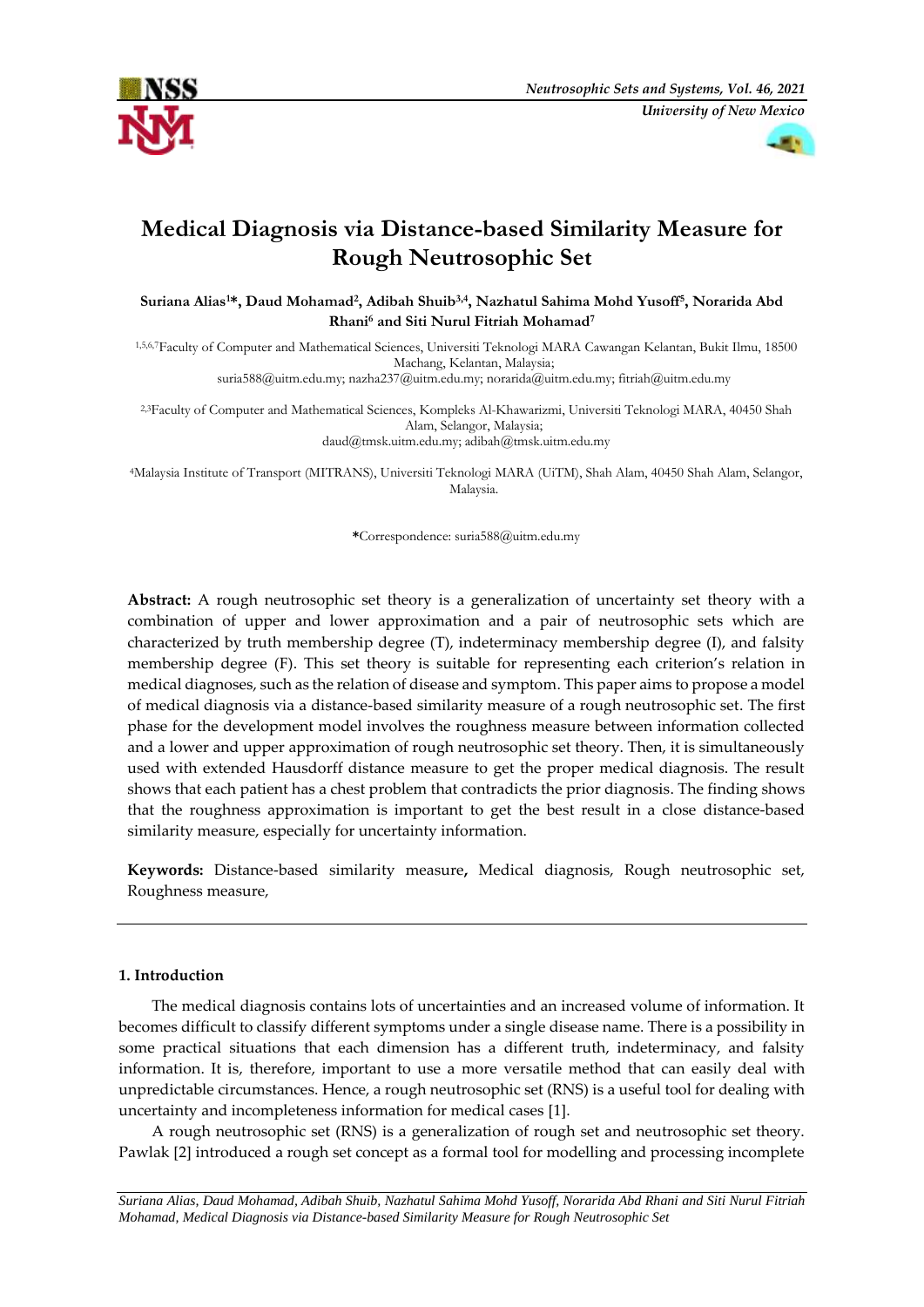information for information systems. The basic idea of the rough set is based upon the approximation of sets known as a lower approximation and an upper approximation of a set. Besides, the neutrosophic set proposed by Smarandache [3] is a generalization of a fuzzy set [4] and an intuitionistic fuzzy set [5]. Meanwhile, neutrosophic sets are characterized by truth membership function (T), indeterminacy membership function (I), and falsity membership function (F).

Since the rough neutrosophic set (RNS) involves a pair of approximation sets, then the roughness measure between them gives more chances for an informed decision. The study of this roughness measure is still not yet explored for RNS theory. Meanwhile, the study of distance-based similarity measures of RNS gives many measures, each representing specific properties and behavior in reallife decision making and pattern recognition works. Based on the relationship between distance and similarity measure, Pramanik et al. proposed several similarity measures: Cosine similarity measure [6] and Dice and Jaccard similarity measure [1]. Meanwhile, Pramanik et al. [7] used the Trigonometric Hamming similarity measure for multi decision-making in selecting laptops from a different company. Besides that, Mondal et al. [8] studied the similarity measure of RNS by introducing the variational coefficient for each similarity variable to solve the decision-making problem under-investment company option. Therefore, the application of RNS is widely explored, as discussed in the literature.

In this study, the roughness approximation of the rough set by Yao [10] is used to determine the roughness measure between the lower and upper approximations of RNS. Then, the extended Hausdorff distance measure is used in the first phase of implementation via medical diagnosis. Simultaneously, the roughness approximation is included in this dissimilarity measure. Therefore, this study aims to propose the new notion of roughness approximation for medical information via lower and upper approximations of RNS, and to determine the closeness of distance-based similarity measure between symptoms and diseases versus patients and symptoms for complete medical finding. The result is more accurate since the roughness of information is considered for the first term as a lower and upper approximation of RNS. For novelty, the roughness for a lower and upper approximation of RNS is not yet studied by other researchers. Following from there, medical information related to symptoms and diseases versus patients and symptoms is discussed thoroughly.

The rest of the paper is organized as follows. Section two is preliminaries for some important definition, while Section three introduces a new definition of the distance-based similarity measure. Section four presents the methodology involved in the medical diagnosis process, while Section five is the main implementation of medical findings. Lastly, Section six concludes the paper.

#### **2. Preliminaries**

This section recalled some important definitions of the rough neutrosophic set, extended Hausdorff distance of neutrosophic set, roughness approximation, and distance-based similarity measure. All the proof of the propositions may be referred to in [10 - 13].

#### *2.1. Rough Neutrosophic Set*

**Definition 2.1.1** [11]. Let  $U$  be a non-null set and  $R$  be an equivalence relation on  $U$ . Let  $A$  be neutrosophic set in U with the truth membership function  $T_A$ , indeterminacy function  $I_A$ , and nonmembership function  $F_A$ . The lower and the upper approximations of  $A$  in the approximation  $(U, R)$ denoted by  $N(A)$  and  $\overline{N}(A)$  are respectively defined as follows:

$$
\frac{N(A) = ((x_j, T_{\underline{N}(A)}(x_j), I_{\underline{N}(A)}(x_j), F_{\underline{N}(A)}(x_j))) \mid y \in [x_j]_R, j \in \mathbb{Z}^+, x_j \in U),
$$
 and  

$$
\overline{N}(A) = ((x_j, T_{\overline{N}(A)}(x_j), I_{\overline{N}(A)}(x_j), F_{\overline{N}(A)}(x_j))) \mid y \in [x_j]_R, j \in \mathbb{Z}^+, x_j \in U)
$$

where;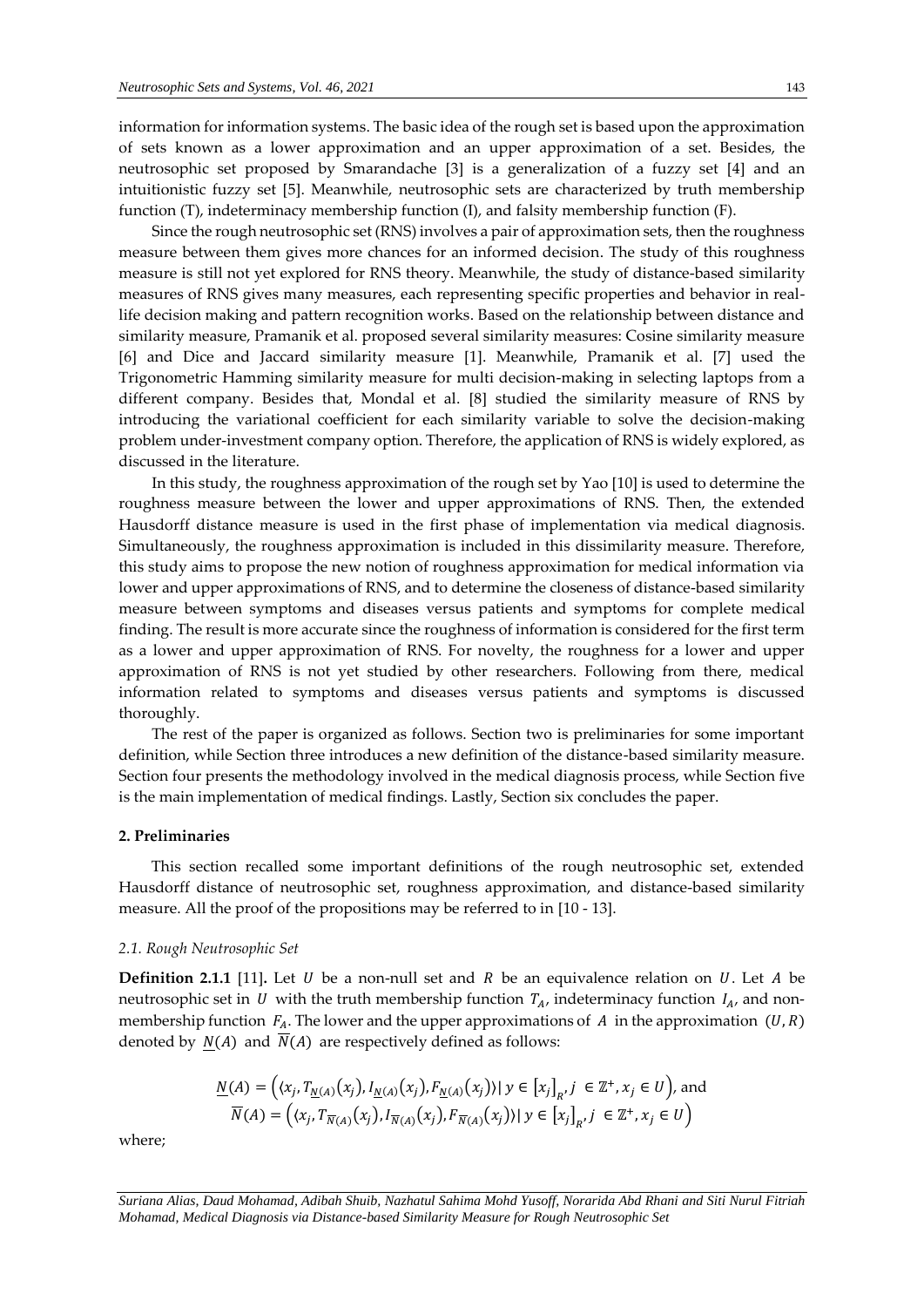$j = 1, 2, ..., q$  is a positive integer,  $T_{\underline{N}(A)}(x_j) = \bigwedge_{y \in [x_j]_p} T_A(y_j)$ ,  $I_{\underline{N}(A)}(x_j) = \bigvee_{y \in [x_j]_p} I_A(y_j)$ ,  $F_{\underline{N}(A)}(x_j) =$  $V_{y \in [x_j]_R} F_A(y_j)$ ,  $T_{\overline{N}(A)}(x_j) = V_{y \in [x_j]_R} T_A(y_j)$ ,  $I_{\overline{N}(A)}(x_j) = \Lambda_{y \in [x_j]_R} I_A(y_j)$ , and  $F_{\overline{N}(A)}(x_j) =$  $\bigwedge_{y \in [x_j]_R} F_A(y_j).$ 

Here ∧ and ∨ denote "min" and "max" operators respectively and  $[x_j]_R$  is the equivalence class of the  $x_j$ . The  $T_A(y_j)$ ,  $I_A(y_j)$  and  $F_A(y_j)$  are the truth membership, indeterminacy membership, and falsity membership of *y* concerning A.

Since  $N(A)$  and  $\overline{N}(A)$  are two neutrosophic sets in U, thus the neutrosophic set mappings  $N, \overline{N}: N(U) \rightarrow N(U)$  are respectively referred to as lower and upper rough neutrosophic set approximation operators, while the pair of  $(N(A), \overline{N}(A))$  is called the rough neutrosophic set in  $(U, R)$ , respectively. The rough neutrosophic set is denoted by:

$$
N(A) = \left(\underline{N}(A), \overline{N}(A)\right) = \left(\langle x_j, \left(\begin{bmatrix} T_{\underline{N}(A)}(x_j), I_{\underline{N}(A)}(x_j), F_{\underline{N}(A)}(x_j) \end{bmatrix}, Y_j \right) | y \in [x_j]_R, j \in \mathbb{Z}^+, x_j \in U\right) \tag{1}
$$

The truth membership set  $[T_{N(A)}(x_j), T_{N(A)}(x_j)]$ , indeterminacy membership set  $[I_{N(A)}(x_j), I_{N(A)}(x_j)]$ , and falsity membership  $[F_{\underline{N}(A)}(x_j), F_{\overline{N}(A)}(x_j)]$  for lower and upper approximation of RNS may be in decreasing or increasing order.

**Definition 2.1.2** [11]. If  $N(A)$  is a rough neutrosophic set in  $(U, R)$ , the rough complement of  $N(A)$  is the rough neutrosophic set donated by  $\sim N(A) = ((N(A))^c, (\overline{N}(A))^c)$ , where  $(N(A))^c$  and  $(\overline{N}(A))^{c}$  are the complements of neutrosophic set  $(\underline{N}(A), \overline{N}(A))$ , respectively, given by

$$
\sim N(A) = \left( \underline{(N(A))}^c, \left( \overline{N(A)})^c \right) = \left\{ (x_j, \left( \begin{bmatrix} F_{\underline{N}(A)}(x_j), 1 - I_{\underline{N}(A)}(x_j), T_{\underline{N}(A)}(x_j) \end{bmatrix}, Y_{\underline{N}(A)}(x_j) \right) \middle| x_j \in U \right\} \right\}
$$
(2)

#### *2.2. Distance-based Similarity Measure*

**Definition 2.2.1** [12]. An extended Hausdorff Distance  $d_N^{EH}(A, B)$  operator between neutrosophic set  $A$  and  $B$  is defined as follows:

$$
d_N^{EH}(A,B) = \frac{1}{n} \sum_{i=1}^n max\{|T_A(x_i) - T_B(x_i)|, |I_A(x_i) - I_A(x_i)|, |F_A(x_i) - F_B(x_i)|\}
$$
(3)

**Definition 2.2.2 [13].** It is well known that similarity measures can be generated from distance measures. Therefore, the distance-based similarity measure based on extended Hausdorff distance between neutrosophic set  $A$  and  $B$  is defined as follows:

$$
S_N(A,B) = 1 - d_N^{EH}(A,B) \tag{4}
$$

where  $d_N^{EH}(A, B)$  represents the extended Hausdorff distance between neutrosophic set A and B.

**Proposition 1.** The similarity measure  $S_N(A, B)$  for neutrosophic set A and B satisfies the following properties:

(S1)  $0 \le S_N(A, B) \le 1;$ (S2)  $S_N(A, B) = 1$  if and only if  $A = B$ ; (S3)  $S_N(A, B) = S_N(B, A);$ (S4)  $S_N(A, C) \le S_N(A, B)$  and  $S_N(A, C) \le S_N(B, C)$  if C is neutrosophic set in X and  $A \subseteq$  $B \subseteq C$ .

*Suriana Alias, Daud Mohamad, Adibah Shuib, Nazhatul Sahima Mohd Yusoff, Norarida Abd Rhani and Siti Nurul Fitriah Mohamad, Medical Diagnosis via Distance-based Similarity Measure for Rough Neutrosophic Set*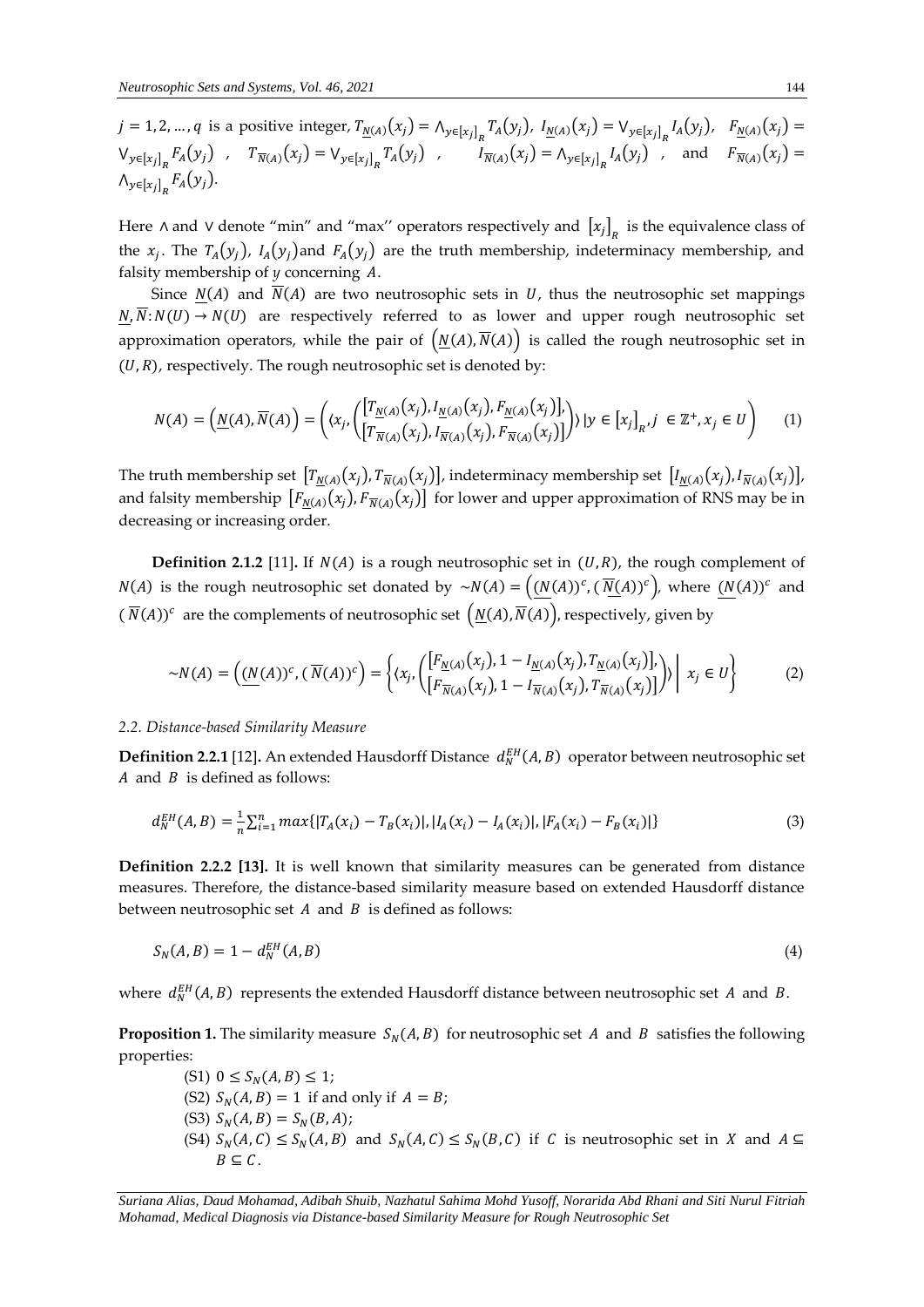All proofs for these properties were discussed in [13] and [12].

# *2.3. Accuracy and roughness approximation*

**Definition 2.3.1** [10]**.** For a subset of object  $X \subseteq U$ , the accuracy measure is defined as:

$$
\alpha_E(X) = \frac{|\operatorname{apr}_E(X)| + |\langle \overline{\operatorname{apr}}_E(X)\rangle^c|}{|U|} \tag{5}
$$

where X is a non-empty set,  $E \in X$ ,  $\underline{apr}_E(X)$  is a lower approximation of set  $E$ ,  $\overline{apr}_E(X)$  is an upper approximation of set E,  $|\cdot|$  denotes the cardinality of a set E, and  $0 \le \alpha_E(X) \le 1$ . Based on the accuracy measure, the roughness measure is defined by:

$$
\rho_E(X) = 1 - \alpha_E(X) \tag{6}
$$

#### **3. Distance-based similarity measure with roughness approximation**

This section introduces a distance-based similarity measure with roughness approximation, where the roughness approximation as in Equations 5 and 6 is defined simultaneously with an extended Hausdorff distance measure. The determination of the roughness measure is defined between a lower and upper approximation of rough neutrosophic set theory instead of the average measurement between them.

# *3.1. Distance-based Similarity Measure*

Assume that  $A$  and  $B$  be any two rough neutrosophic sets in the universe of discourse  $U$  as follows:

$$
A = \langle x_j, \left[ T_{\frac{N(A)}{N(A)}}(x_j), I_{\frac{N(A)}{N(A)}}(x_j), F_{\frac{N(A)}{N(A)}}(x_j) \right], x_j \in U \rangle \text{ and}
$$
  

$$
B = \langle x_j, \left[ T_{\frac{N(B)}{N(A)}}(x_j), I_{\frac{N(B)}{N(B)}}(x_j), F_{\frac{N(B)}{N(B)}}(x_j) \right], x_j \in U \rangle
$$
  

$$
B = \langle x_j, \left[ T_{\frac{N(B)}{N(B)}}(x_j), I_{\frac{N(B)}{N(B)}}(x_j), F_{\frac{N(B)}{N(B)}}(x_j) \right] | x_j \in U \rangle
$$

Then, the distance-based similarity measure for RNS  $A$  and  $B$  is defined as:

**Definition 3.1.1**: Extended Hausdorff distance with roughness operator is given by

$$
d_{RNS}^{EH}(A,B) = \frac{1}{k} \sum_{j=1}^{k} max \begin{cases} |\Delta T_{N(A)}(x_j) - \Delta T_{N(B)}(x_j)|, |\Delta I_{N(A)}(x_j) - \Delta I_{N(B)}(x_j)|, \\ |\Delta F_{N(A)}(x_j) - \Delta F_{N(B)}(x_j)| \end{cases}
$$
(7)

where;

$$
\Delta T_{N(A)}(x_j) = 1 - \left(\frac{r_{\underline{N}(A)}(x_j) + (r_{\overline{N}(A)}(x_j))}{|X|}\right), \ \Delta T_{N(B)}(x_j) = 1 - \left(\frac{r_{\underline{N}(B)}(x_j) + (r_{\overline{N}(B)}(x_j))}{|X|}\right),
$$

$$
\Delta I_{N(A)}(x_j) = 1 - \left(\frac{I_{\underline{N}(A)}(x_j) + (I_{\overline{N}(A)}(x_j))}{|X|}\right), \ \Delta I_{N(B)}(x_j) = 1 - \left(\frac{I_{\underline{N}(B)}(x_j) + (I_{\overline{N}(B)}(x_j))}{|X|}\right),
$$

$$
\Delta F_{N(A)}(x_j) = 1 - \left(\frac{F_{\underline{N}(A)}(x_j) + (F_{\overline{N}(A)}(x_j))}{|X|}\right), \text{ and } \Delta F_{N(B)}(x_j) = 1 - \left(\frac{F_{\underline{N}(B)}(x_j) + (F_{\overline{N}(B)}(x_j))}{|X|}\right).
$$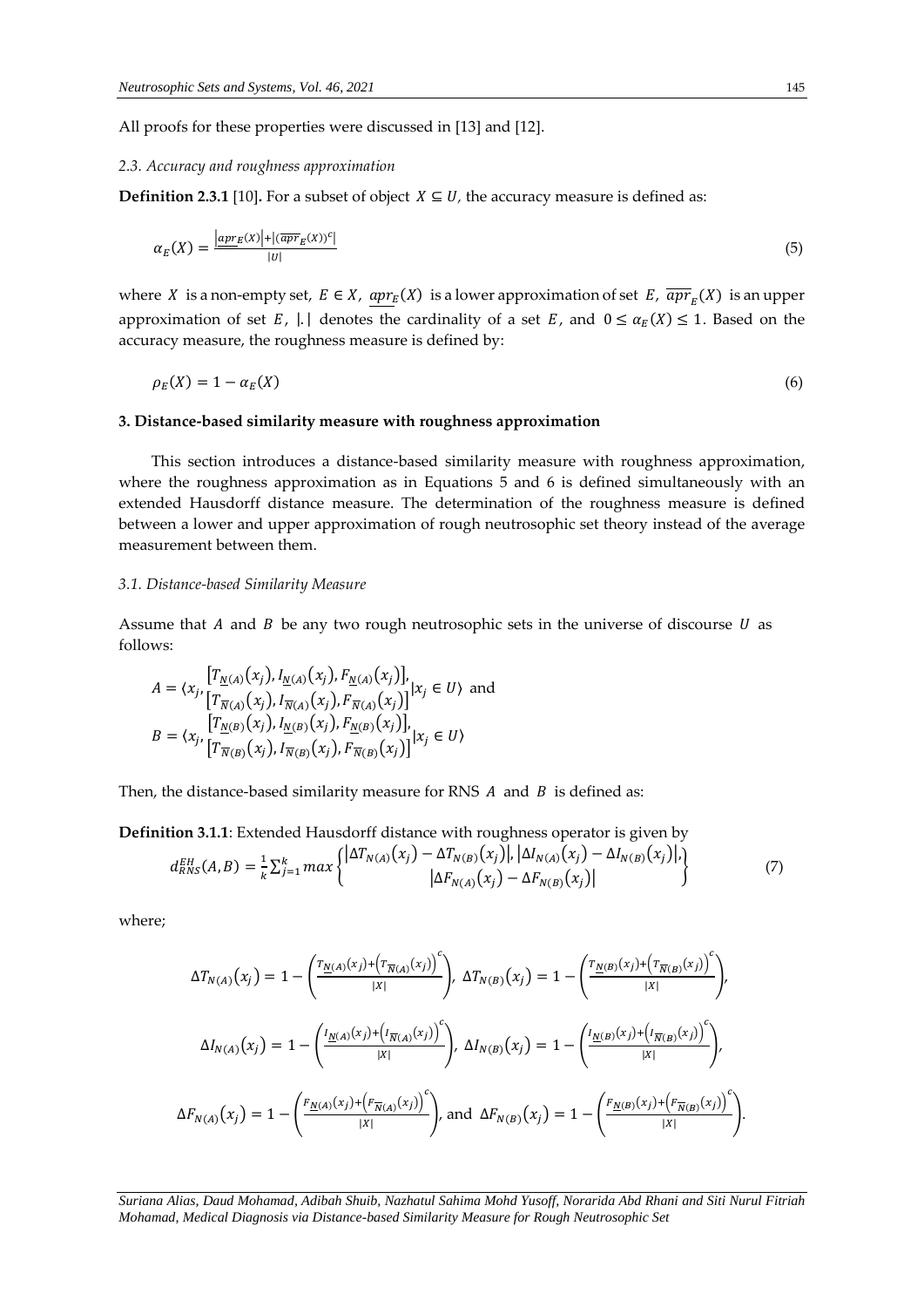Here, ∆ denotes the "roughness approximation" operator by rough approximation between the lower and upper approximation of RNS, while  $|.|$  is the cardinality of the universal X.

**Proposition 2.** The extended Hausdorff distance  $d_{RNS}^{EH}(A, B)$  between rough neutrosophic A and  $B$  satisfies the following properties:

(D1)  $d_{RNS}^{EH}(A, B) \ge 0$ . (non-negative)

(D2)  $d_{RNS}^{EH}(A, B) = 0$  if and only if  $A = B$ , for all  $A, B \in RNS$ . (definiteness)

- (D3)  $d_{RNS}^{EH}(A, B) = d_{RNS}^{EH}(B, A)$ . (symmetry)
- (D4) If  $A \subseteq B \subseteq C$ , for  $A, B, C \in RNS$ , then  $d_{RNS}^{EH}(A, C) \geq d_{RNS}^{EH}(A, B)$  and  $d_{RNS}^{EH}(A, C) \geq d_{RNS}^{EH}(B, C)$ . (triangle inequality)

Proof:

**(D1)**  $d_{RNS}^{EH}(A, B) \ge 0.$ 

As  $\Delta T_{N(A)}(x_j), \Delta I_{N(A)}(x_j), \Delta F_{N(A)}(x_j) \in [0,1], \Delta T_{N(B)}(x_j), \Delta I_{N(B)}(x_j), \Delta F_{N(B)}(x_j) \in [0,1]$  for all  $A, B \in RNS$ , the distance measurement based on these functions also lies between [0, 1]. **(D2)**  $d_{RNS}^{EH}(A, B) = 0$  if and only if  $A = B$ , for all  $A, B \in RNS$ .

For any two RNS A and B, if  $A = B$ , then the following relations hold for any  $\Delta T_{N(A)}(x_i) =$  $\Delta T_{N(B)}(x_j)$ ,  $\Delta I_{N(A)}(x_j) = \Delta I_{N(B)}(x_j)$ ,  $\Delta F_{N(A)}(x_j) = \Delta F_{N(B)}(x_j)$  which states that  $|\Delta T_{N(A)}(x_j) - \Delta T_{N(B)}(x_j)|$  $\Delta T_{N(B)}(x_j)| = 0$ ,  $|\Delta I_{N(A)}(x_j) - \Delta I_{N(B)}(x_j)| = 0$ , and  $|\Delta F_{N(A)}(x_j) - \Delta F_{N(B)}(x_j)| = 0$ . Thus,  $d_{RNS}^{EH}(A, B) = 0$ . Conversely, if  $d_{RNS}^{EH}(A, B) = 0$ , then the zero distance measure is possible only if  $|\Delta T_{N(A)}(x_j) - \Delta T_{N(B)}(x_j)| = 0$ ,  $|\Delta I_{N(A)}(x_j) - \Delta I_{N(B)}(x_j)| = 0$ , and  $|\Delta F_{N(A)}(x_j) - \Delta F_{N(B)}(x_j)| = 0$ . This resulted from  $\Delta T_{N(A)}(x_i) = \Delta T_{N(B)}(x_i)$ ,  $\Delta I_{N(A)}(x_i) = \Delta I_{N(B)}(x_i)$ , and  $\Delta F_{N(A)}(x_i) =$  $\Delta F_{N(B)}(x_i)$  for all *i*, *j* values. Hence  $A = B$ .

**(D3)**  $d_{RNS}^{EH}(A, B) = d_{RNS}^{EH}(B, A)$ . The proof is obvious.

**(D4)** If  $A \subseteq B \subseteq C$ , for  $A, B, C \in RNS$ , then  $d_{RNS}^{EH}(A, C) \geq d_{RNS}^{EH}(A, B)$  and  $d_{RNS}^{EH}(A, C) \geq$  $d_{RNS}^{EH}(B,C)$ .

Let  $A \subseteq B \subseteq C$ , which implies that;  $\Delta T_{N(A)}(x_j) \leq \Delta T_{N(B)}(x_j) \leq \Delta T_{N(C)}(x_j)$ ,  $\Delta I_{N(A)}(x_j) \geq$  $\Delta I_{N(B)}(x_i) \geq \Delta I_{N(C)}(x_i)$ ,  $\Delta F_{N(A)}(x_i) \geq \Delta F_{N(B)}(x_i) \geq \Delta F_{N(C)}(x_i)$  for every  $x_i \in X$ ; Then, we obtain the following relation:

a) 
$$
|\Delta T_{N(A)}(x_j) - \Delta T_{N(B)}(x_j)| \leq |\Delta T_{N(A)}(x_j) - \Delta T_{N(C)}(x_j)|
$$
,  
\n $|\Delta T_{N(B)}(x_j) - \Delta T_{N(C)}(x_j)| \leq |\Delta T_{N(A)}(x_j) - \Delta T_{N(C)}(x_j)|$ ,  
\nb)  $|\Delta I_{N(A)}(x_j) - \Delta I_{N(B)}(x_j)| \leq |\Delta I_{N(A)}(x_j) - \Delta I_{N(C)}(x_j)|$ ,  
\n $|\Delta I_{N(B)}(x_j) - \Delta I_{N(C)}(x_j)| \leq |\Delta I_{N(A)}(x_j) - \Delta I_{N(C)}(x_j)|$ ,  
\nc)  $|\Delta F_{N(A)}(x_j) - \Delta F_{N(B)}(x_j)| \leq |\Delta F_{N(A)}(x_j) - \Delta F_{N(C)}(x_j)|$ ,

$$
\left|\Delta F_{N(B)}(x_j) - \Delta F_{N(C)}(x_j)\right| \le \left|\Delta F_{N(A)}(x_j) - \Delta F_{N(C)}(x_j)\right|,
$$

Combining a), b), and (c), we obtain

$$
\frac{1}{k} \sum_{j=1}^{k} \max\{|\Delta T_{N(A)}(x_{j}) - \Delta T_{N(B)}(x_{j})|, |\Delta I_{N(A)}(x_{j}) - \Delta I_{N(B)}(x_{j})|, |\Delta F_{N(A)}(x_{j}) - \Delta F_{N(B)}(x_{j})|\} \le
$$
\n
$$
\frac{1}{k} \sum_{j=1}^{k} \max\{|\Delta T_{N(A)}(x_{j}) - \Delta T_{N(C)}(x_{j})|, |I_{N(A)}(x_{j}) - \Delta I_{N(C)}(x_{j})|, |\Delta F_{N(A)}(x_{j}) - \Delta F_{N(C)}(x_{j})|\} \text{ and }
$$
\n
$$
\frac{1}{k} \sum_{j=1}^{k} \max\{|\Delta T_{N(B)}(x_{j}) - \Delta T_{N(C)}(x_{j})|, |\Delta I_{N(B)}(x_{j}) - \Delta I_{N(C)}(x_{j})|, |\Delta F_{N(B)}(x_{j}) - \Delta F_{N(C)}(x_{j})|\} \le
$$
\n
$$
\frac{1}{k} \sum_{j=1}^{k} \max\{|\Delta T_{N(A)}(x_{j}) - \Delta T_{N(C)}(x_{j})|, |\Delta I_{N(A)}(x_{j}) - \Delta I_{N(C)}(x_{j})|, |\Delta F_{N(A)}(x_{j}) - \Delta F_{N(C)}(x_{j})|\} \text{ . This implies that } d_{RNS}^{EM}(A, B) \leq d_{RNS}^{EH}(A, C) \text{ and } d_{RNS}^{EH}(B, C) \leq d_{RNS}^{EH}(A, C). Thus, the property (D4) is satisfied.
$$

This completes the proof. ∎

# **4. Methodology**

In this study, there are four phases to complete the medical diagnosis findings via distance-based similarity measure of a rough neutrosophic set (RNS).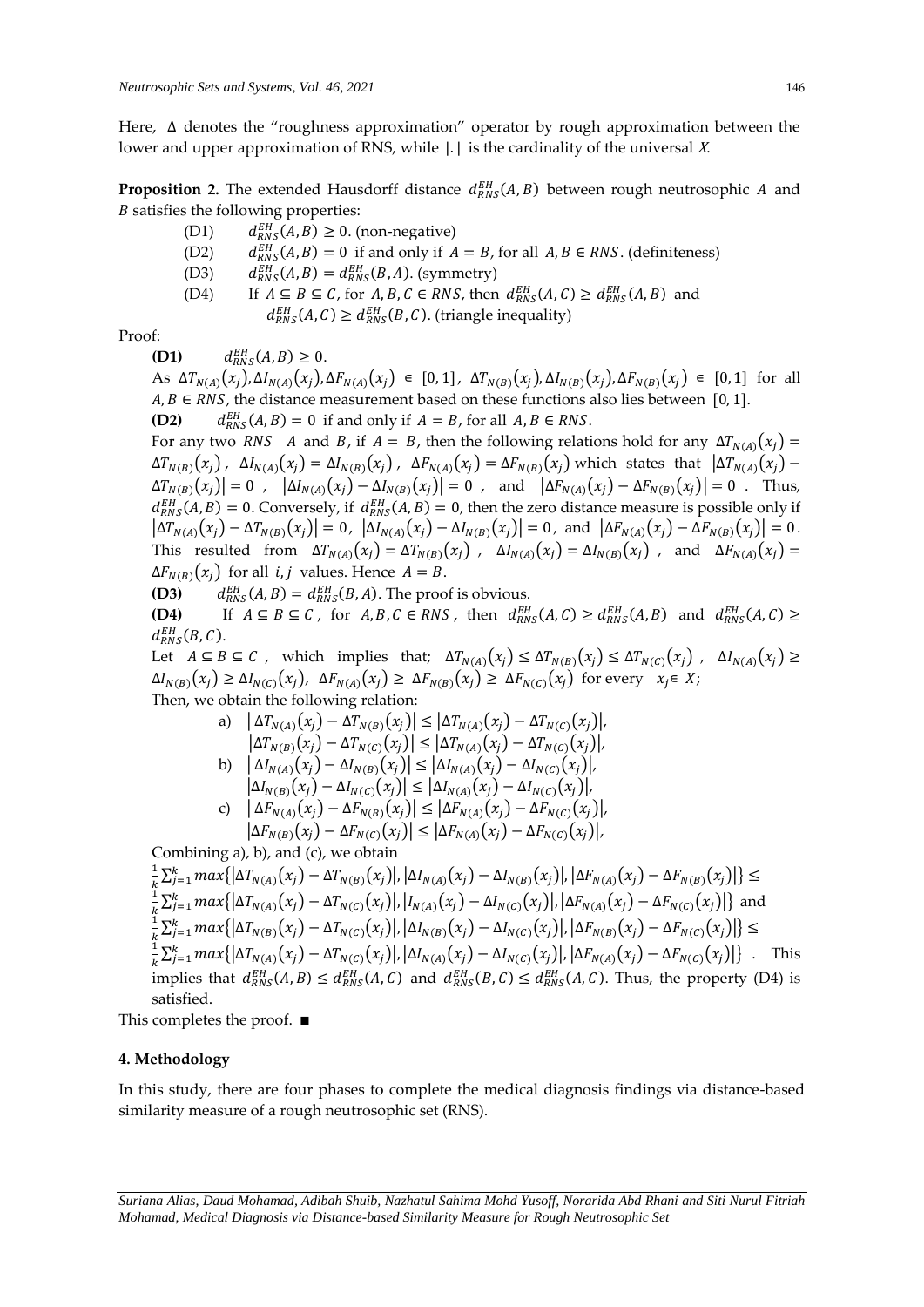**Phase 1:** Collection of data involving the information regarding the symptoms and diseases versus patients and symptoms from the medical report.

In this phase, the data collected on the relationship between symptoms and diseases as well as patients and symptoms are collected from the medical personnel.

**Phase 2:** Construct the RNS-set for the medical report.

The data collection is converted to RNS-set by using Definitions 2.1.1, as in Equation (1). **Phase 3:** The determination of roughness approximation simultaneously with the distance-based similarity measure of RNS-set for medical findings.

RNS-set is used to determine the distance-based similarity measure of the relationship between symptoms and diseases as well as patients and symptoms using Definition 3.1.1 and Equations (2) and (7).

**Phase 4:** Discussion of a complete medical report.

Lastly, the complete medical report can be written to determine which patient's symptoms and diseases are related. If the distance measure is closer to zero, the conclusion is that the patient possibly suffers from the disease. Meanwhile, for similarity measure, if the measurement is greater than 0.5, then the conclusion is that the patient possibly suffers from the disease. On the other hand, if the similarity measure is less than 0.5, then the conclusion is that the patient may not possibly suffer from the disease.

# **5. Case Study: Implementation in Medical Diagnosis**

In this section, the relationship between symptoms and diseases as well as patients and symptoms are considered in the same equivalence relation. Table 1 shows an example of the medical findings of patients represented in a tabular form. For diagnosis purpose, the patient is kept under supervision for a one-time inspection.

**Table 1.** Example of a medical finding of a patient

| Temperature | Headache       | Stomach pain   | Jough      | Chest pain |
|-------------|----------------|----------------|------------|------------|
| High        | Yes (moderate) | Yes (moderate) | Yes (high) | Yes (high) |

The main feature of this study is to consider the degree of truth membership, indeterminacy membership, and falsity membership for each element between two approximations. The data is adapted from Pramanik and Mondal [6]. Let  $P = \{p_1, p_2, p_3\}$  be a set of patients,  $D =$  $\{d_1, d_2, d_3, d_4\}$  be a set of diseases, and  $S = \{x_1, x_2, x_3, x_4, x_5\}$  be a set of symptoms. The relation between patients and symptoms (see Table 2) and the relation between symptoms and diseases (see Table 3) are considered in the same equivalence relation.

| Relation, | Temperature      | Headache        | Stomach pain    | Cough            | Chest pain      |
|-----------|------------------|-----------------|-----------------|------------------|-----------------|
| A         | $(x_1)$          | $(x_2)$         | $(x_3)$         | $(x_4)$          | $(x_5)$         |
| Patient   | (0.6, 0.4, 0.3)  | (0.4, 0.4, 0.4) | (0.5, 0.3, 0.2) | (0.6, 0.2, 0.4)  | (0.4, 0.4, 0.4) |
| $(p_1)$   | (0.8, 0.2, 0.1)  | (0.6, 0.2, 0.2) | (0.7, 0.1, 0.2) | (0.8, 0.0, 0.2)  | (0.6, 0.2, 0.2) |
| Patient   | (0.5, 0.3, 0.4), | (0.5, 0.5, 0.3) | (0.5, 0.3, 0.4) | (0.5, 0.3, 0.3)  | (0.5, 0.3, 0.3) |
| $(p_2)$   | (0.7, 0.3, 0.2)  | (0.7, 0.3, 0.3) | (0.7, 0.1, 0.4) | (0.9, 0.1, 0.3)  | (0.7, 0.1, 0.3) |
| Patient   | (0.6, 0.4, 0.4)  | (0.5, 0.2, 0.3) | (0.4, 0.3, 0.4) | (0.6, 0.1, 0.4), | (0.5, 0.3, 0.3) |
| $(p_3)$   | (0.8, 0.2, 0.2)  | (0.7, 0.0, 0.1) | (0.8, 0.1, 0.2) | (0.8, 0.1, 0.2)  | (0.7, 0.1, 0.1) |

**Table 2.** The relation between patients and symptoms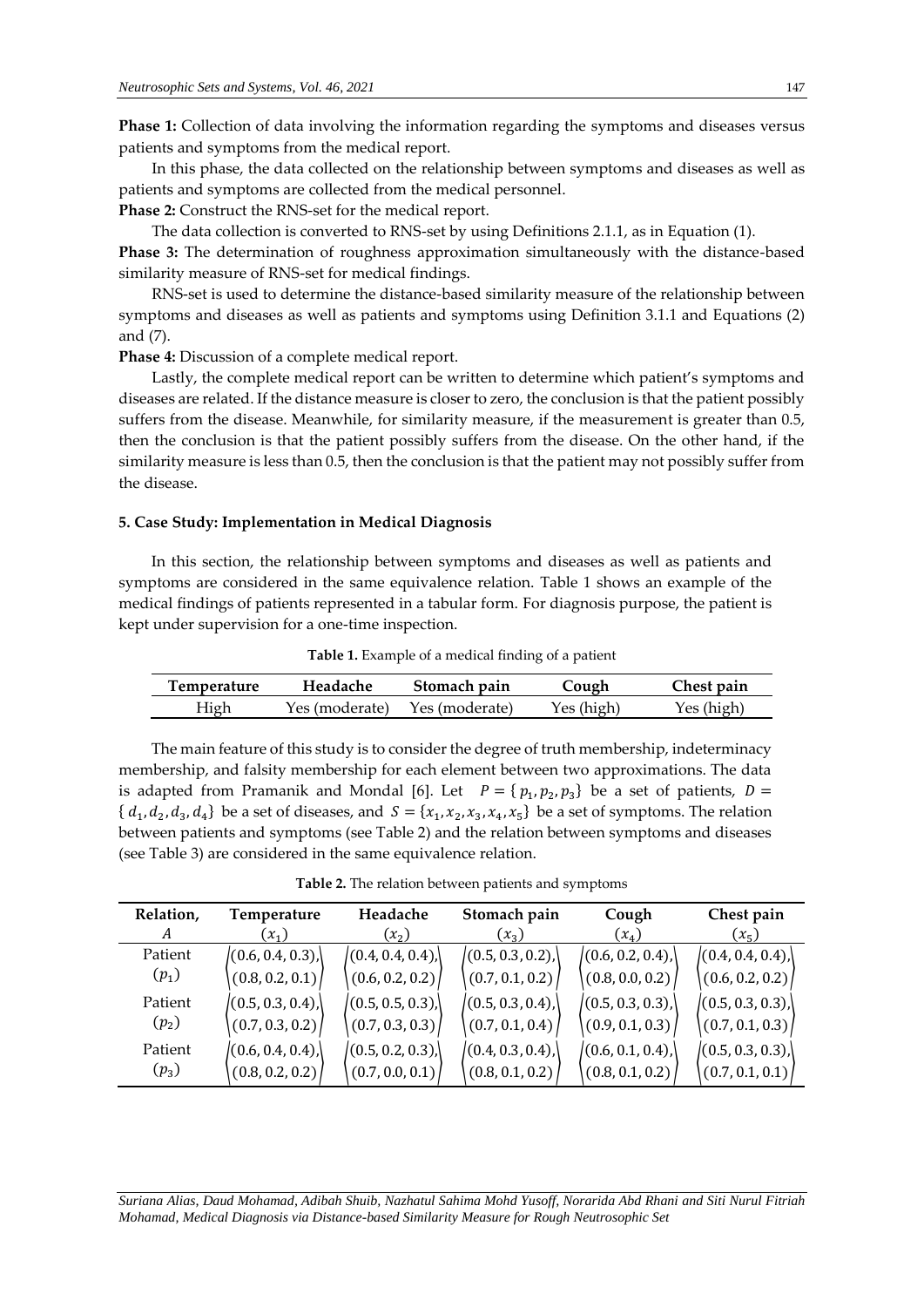| Relation, B     | Temperature     | Headache        | Stomach pain    | Cough           | Chest pain      |
|-----------------|-----------------|-----------------|-----------------|-----------------|-----------------|
|                 | $(x_1)$         | $(x_2)$         | $(x_3)$         | $(x_4)$         | $(x_5)$         |
| Viral fever     | (0.6, 0.5, 0.4) | (0.5, 0.3, 0.4) | (0.2, 0.3, 0.4) | (0.4, 0.3, 0.3) | (0.2, 0.4, 0.4) |
| $(d_1)$         | (0.8, 0.3, 0.2) | (0.7, 0.3, 0.2) | (0.4, 0.3, 0.2) | (0.6, 0.1, 0.1) | (0.4, 0.2, 0.2) |
| Malaria         | (0.1, 0.4, 0.4) | (0.2, 0.3, 0.4) | (0.1, 0.4, 0.4) | (0.3, 0.3, 0.3) | (0.1, 0.3, 0.3) |
| $(d_2)$         | (0.5, 0.2, 0.2) | (0.6, 0.3, 0.2) | (0.3, 0.2, 0.2) | (0.5, 0.1, 0.3) | (0.3, 0.1, 0.1) |
| Stomach problem | (0.3, 0.4, 0.4) | (0.2, 0.3, 0.3) | (0.4, 0.3, 0.4) | (0.1, 0.6, 0.6) | (0.1, 0.4, 0.4) |
| $(d_3)$         | (0.5, 0.2, 0.2) | (0.4, 0.1, 0.1) | (0.6, 0.1, 0.2) | (0.3, 0.4, 0.4) | (0.3, 0.2, 0.2) |
| Chest problem   | (0.2, 0.4, 0.6) | (0.1, 0.5, 0.5) | (0.1, 0.4, 0.6) | (0.5, 0.3, 0.4) | (0.4, 0.4, 0.4) |
| $(d_4)$         | (0.4, 0.4, 0.4) | (0.5, 0.3, 0.3) | (0.3, 0.2, 0.4) | (0.7, 0.3, 0.2) | (0.6, 0.2, 0.2) |

**Table 3.** The relation between symptoms and diseases

Based on Pawlak [2], the lower approximation explains that the element set surely belongs to the object, while the upper approximation possibly belongs to the object. For example, based on the data collected in Table 2, the truth membership degree for temperature  $(x_1)$  that surely belongs to patient 1 ( $p_1$ ) is equal to 0.6 and which possibly belongs to patient 1 ( $p_1$ ) is equal to 0.8. The indeterminacy membership degree for temperature  $(x_1)$  that surely belongs to patient  $1 \; \, (p_1) \;$  is equal to 0.4 and which possibly belongs to patient 1  $(p_1)$  is equal to 0.2. Meanwhile, the falsity membership degree for temperature  $(x_1)$  which surely belongs to patient 1  $(p_1)$  is equal to 0.3 and which possibly belongs to patient 1  $(p_1)$  is equal to 0.2. The same description is indicated for each data in Table 2 and Table 3.

Next, the determination of roughness approximation simultaneously with the distance-based similarity measurement by extended Hausdorff distance is used to determine the proper medical diagnosis for model RNS for each patient. By using an Equation (2) and roughness operator in Definition 3.1.1, the truth roughness measure for relation A for patient  $(p_1)$  is calculated as follows:

$$
\Delta T_{N(A)}(x_1) = 1 - \left(\frac{T_{\underline{N}(A)}(x_1) + (T_{\overline{N}(A)}(x_1))}{|X|}\right) = 1 - \left(\frac{0.6 + 0.1}{|S|}\right) = 0.86.
$$

Then, by using the same equation and definition, the roughness measure for all membership function for each relation A and relation B for patient  $(p_1)$ , is presented as follows:

 $\Delta T_{N(A)}(x_2) = 0.88$ ,  $\Delta T_{N(A)}(x_3) = 0.86$ ,  $\Delta T_{N(A)}(x_4) = 0.84$ , and  $\Delta T_{N(A)}(x_5) = 0.88$ ;

 $\Delta I_{N(A)}(x_1) = 0.76, \Delta I_{N(A)}(x_2) = 0.76, \ \Delta I_{N(A)}(x_3) = 0.76, \Delta I_{N(A)}(x_4) = 0.76, \text{ and } \ \Delta I_{N(A)}(x_5) = 0.76,$  $\Delta F_{N(A)}(x_1) = 0.78, \Delta F_{N(A)}(x_2) = 0.8, \ \Delta F_{N(A)}(x_3) = 0.82, \Delta F_{N(A)}(x_4) = 0.76, \text{ and } \ \Delta F_{N(A)}(x_5) = 0.8;$  $\Delta T_{N(B)}(x_1) = 0.84, \Delta T_{N(B)}(x_2) = 0.86, \ \Delta T_{N(B)}(x_3) = 0.92, \Delta T_{N(B)}(x_4) = 0.9$ , and

 $\Delta T_{N(B)}(x_5) = 0.92$ ;  $\Delta I_{N(B)}(x_1) = 0.76$ ,  $\Delta I_{N(B)}(x_2) = 0.8$ ,  $\Delta I_{N(B)}(x_3) = 0.8$ ,  $\Delta I_{N(B)}(x_4) = 0.76$ , and  $\Delta I_{N(B)}(x_5) = 0.76$ ;  $\Delta F_{N(B)}(x_1) = 0.76$ ,  $\Delta F_{N(B)}(x_2) = 0.8$ ,  $\Delta F_{N(B)}(x_3) = 0.84$ ,  $\Delta F_{N(B)}(x_4) = 0.82$ , and  $\Delta F_{N(B)}(x_5) = 0.84;$ 

Then, simultaneously using Equation (7), the extended Hausdorff distance for medical diagnosis of patient 1 ( $p_1$ ) with viral fever ( $d_1$ ) symptom is calculated as follows:

$$
d_{RNS}^{EH}(A,B) = \frac{1}{5} \sum_{j=1}^{5} max \left\{ \frac{|\Delta T_{N(A)}(x_j) - \Delta T_{N(B)}(x_j)|, |\Delta I_{N(A)}(x_j) - \Delta I_{N(B)}(x_j)|, |\Delta F_{N(A)}(x_j) - \Delta F_{N(B)}(x_j)|, |\Delta F_{N(A)}(x_j) - \Delta F_{N(B)}(x_j)|, |\Delta F_{N(B)}(x_j) - \Delta F_{N(B)}(x_j)|, |\Delta F_{N(B)}(x_j) - \Delta F_{N(B)}(x_j)|, |\Delta F_{N(B)}(x_j) - \Delta F_{N(B)}(x_j)|, |\Delta F_{N(B)}(x_j) - \Delta F_{N(B)}(x_j)|, |\Delta F_{N(B)}(x_j) - \Delta F_{N(B)}(x_j)|, |\Delta F_{N(B)}(x_j) - \Delta F_{N(B)}(x_j)|, |\Delta F_{N(B)}(x_j) - \Delta F_{N(B)}(x_j)|, |\Delta F_{N(B)}(x_j) - \Delta F_{N(B)}(x_j)|, |\Delta F_{N(B)}(x_j) - \Delta F_{N(B)}(x_j)|, |\Delta F_{N(B)}(x_j) - \Delta F_{N(B)}(x_j)|, |\Delta F_{N(B)}(x_j) - \Delta F_{N(B)}(x_j)|, |\Delta F_{N(B)}(x_j) - \Delta F_{N(B)}(x_j)|, |\Delta F_{N(B)}(x_j) - \Delta F_{N(B)}(x_j)|, |\Delta F_{N(B)}(x_j) - \Delta F_{N(B)}(x_j)|, |\Delta F_{N(B)}(x_j) - \Delta F_{N(B)}(x_j)|, |\Delta F_{N(B)}(x_j) - \Delta F_{N(B)}(x_j) - \Delta F_{N(B)}(x_j) - \Delta F_{N(B)}(x_j) - \Delta F_{N(B)}(x_j) - \Delta F_{N(B)}(x_j) - \Delta F_{N(B)}(x_j) - \Delta F_{N(B)}(x_j) - \Delta F_{N(B)}(x_j) - \Delta F_{N(B)}(x_j) - \Delta F_{N(B)}(x_j) - \Delta F_{N(B)}(x_j) - \Delta F_{N(B)}(x_j) - \Delta F_{N(B)}(x_j) - \Delta F_{N(B)}(x_j) - \Delta F_{N(B)}(x_j) - \Delta F_{N(B)}(x_j) - \Delta F_{N(B)}(x_j) - \Delta F_{N(B)}(x_j) - \Delta F_{N(B)}(x_j) - \Delta F_{N(B)}(x_j) - \Delta F_{N(B)}(x_j) - \Delta
$$

 $=\frac{1}{5}$  $\frac{1}{5}$ (max{|0.86 – 0.84|, |0.76 – 0.76|, |0.78 – 0.76|} +  $max{\{|0.88 - 0.86|, |0.76 - 0.8|, |0.8 - 0.8|\}}$  +  $max{[0.86 - 0.92], [0.76 - 0.8], [0.82 - 0.84]} + max{[0.84 - 0.9], [0.76 - 0.76], [0.76 - 0.82]} +$  $max\{|0.88 - 0.92|, |0.76 - 0.76|, |0.8 - 0.84|\}) = \frac{1}{5}$  $\frac{1}{5}(0.02 + 0.04 + 0.06 + 0.06 + 0.04) = \frac{1}{5}$  $\frac{1}{5}(0.22) =$ 0.044.

*Suriana Alias, Daud Mohamad, Adibah Shuib, Nazhatul Sahima Mohd Yusoff, Norarida Abd Rhani and Siti Nurul Fitriah Mohamad, Medical Diagnosis via Distance-based Similarity Measure for Rough Neutrosophic Set*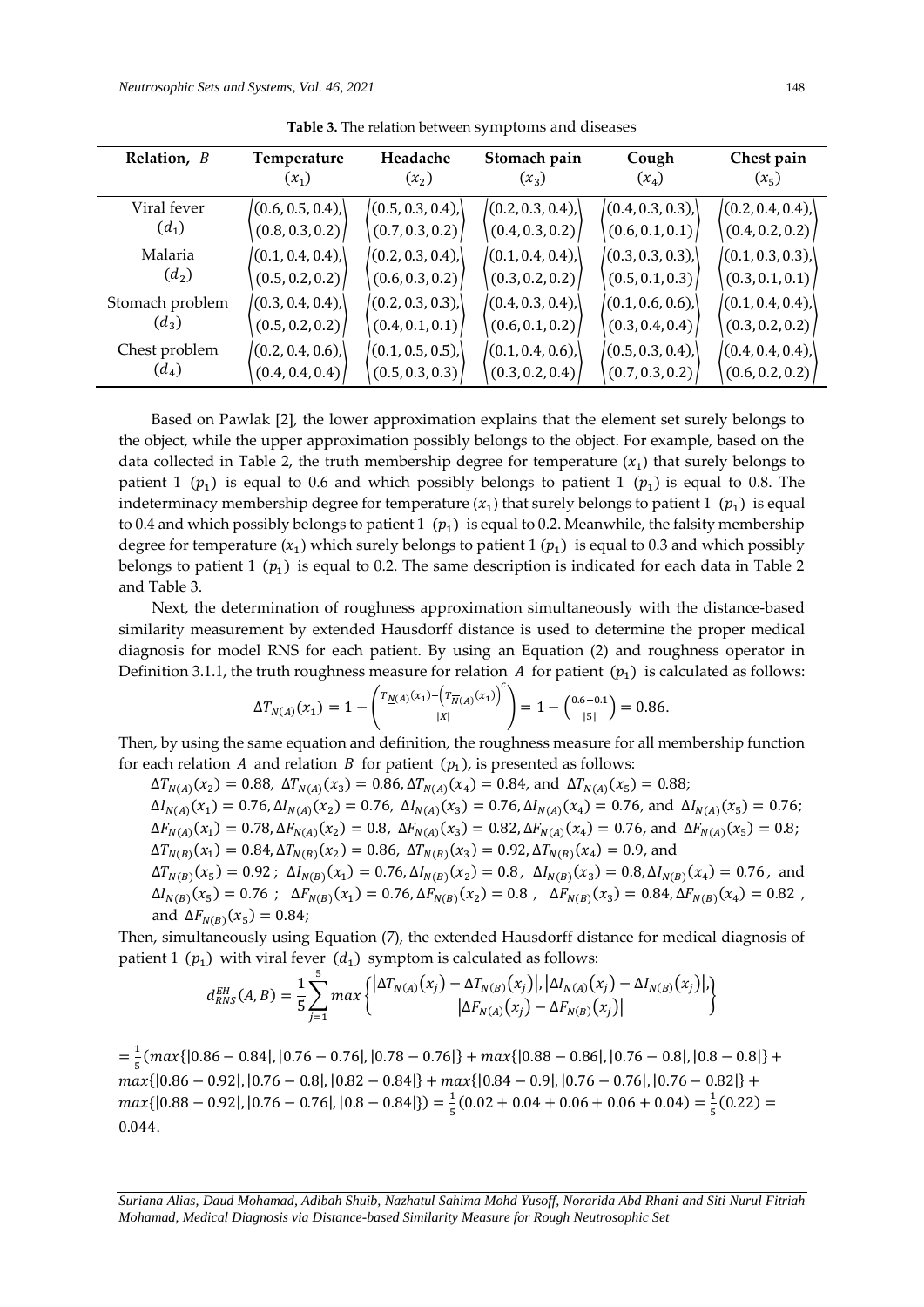Therefore, the extended Hausdorff distance for patient 1  $(p_1)$  with viral fever  $(d_1)$  symptoms are 0.044. Then, a similar calculation will be repeated to obtain the result of medial finding for each patient by employing extended Hausdorff distance. The summary result for the proposed extended Hausdorff distance measure with roughness approximation is represented in Table 4.

| Proposed extended  | Viral fever | Malaria | Stomach problem | Chest problem |
|--------------------|-------------|---------|-----------------|---------------|
| Hausdorff distance | $(d_1)$     | $(d_2)$ | $(d_3)$         | $(d_4)$       |
| Patient $(p_1)$    | 0.0440      | 0.0720  | 0.0560          | 0.0280        |
| Patient $(p_2)$    | 0.0640      | 0.0960  | 0.0620          | 0.0400        |
| Patient $(p_3)$    | 0.0440      | 0.0800  | 0.0600          | 0.0360        |

**Table 4.** The proposed extended Hausdorff distance measure with roughness approximation

According to the result, all the proposed distance measure is close to zero. Here, the closest value to zero indicates the result is possibly "more suffering". Therefore, it shows that all patients are suffering from a chest problem.

By comparing the similarity measure as in Equation (4) with the previous result by Pramanik and Mondal [6] shown in Table 5, we can see that previously all patients were diagnosed with a viral fever. Therefore, a different diagnose result is determined for this study. However, all the similarity measure values are greater than 0.5, indicating that the patients possibly suffer from the disease. The closest similarity value to one indicates the highest possibility of diseases.

| Cosine similarity<br>measure | Viral fever $(d_1)$ | Malaria $(d_2)$ | <b>Stomach</b><br>problem $(d_3)$ | <b>Chest</b><br>problem<br>$(d_4)$ |
|------------------------------|---------------------|-----------------|-----------------------------------|------------------------------------|
| Patient $(p_1)$              | 0.9595              | 0.9114          | 0.8498                            | 0.8743                             |
| Patient $(p_2)$              | 0.9624              | 0.9320          | 0.8935                            | 0.8307                             |
| Patient $(p_3)$              | 0.9405              | 0.8873          | 0.8487                            | 0.8372                             |
| A proposed distance-         |                     |                 |                                   |                                    |
| based similarity measure     |                     |                 |                                   |                                    |
| Patient $(p_1)$              | 0.9560              | 0.9280          | 0.9440                            | 0.9720                             |
| Patient $(p_2)$              | 0.9360              | 0.9040          | 0.9380                            | 0.9600                             |
| Patient $(p_3)$              | 0.9560              | 0.9200          | 0.9400                            | 0.9640                             |

**Table 5.** The Cosine similarity measure and proposed distance-based similarity measure

However, the proposed distance-based similarity result is more accurate since the roughness between the lower and upper approximations of RNS is considered simultaneously with the extended Hausdorff distance instead of only the mean operator between the lower and upper approximation of RNS. Even the other similarity measures led to the same final answer but extended Hausdorff distance shows the simplest and easiest way. Therefore, the chances to obtain the wrong answer are less than other similarity measures.

#### **6. Conclusions**

The complete medical diagnosis covered all the relation between the collection of medical information, such as the relationship between patients and symptoms as well as symptoms and diseases. This study successfully examines all the factors needed to complete the medical diagnosis where the distance-based similarity between the medical information is taken over for the first phase. The new notion of roughness approximation for medical information via lower and upper approximations of a rough neutrosophic set is successfully presented. In future work, it is valid to use the same method that involved data with upper and lower approximations. Besides that, distance-based similarity measures by extended Hausdorff distance can be applied in other fields